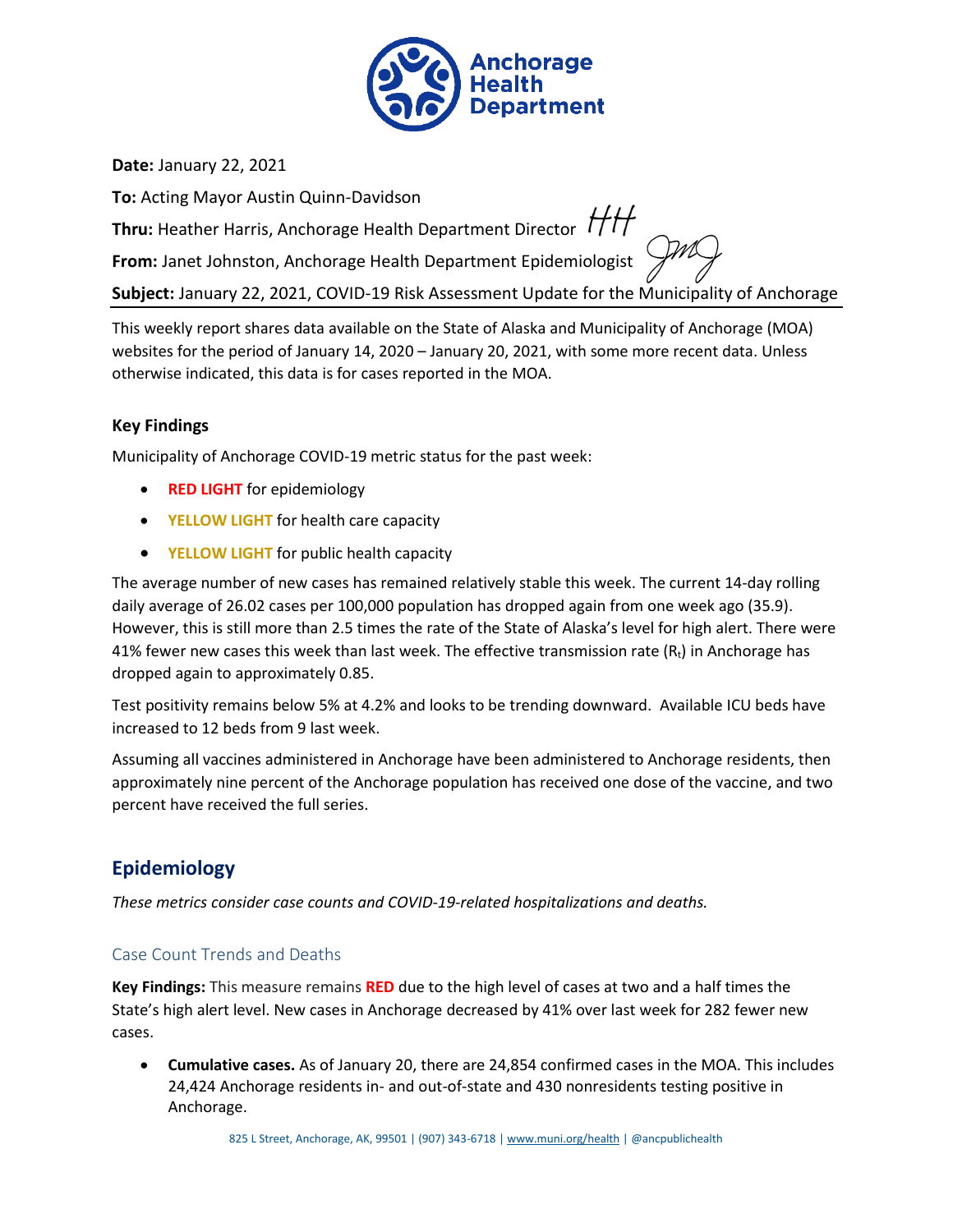• **Deaths.** There have been 140 Anchorage deaths, 139 among Anchorage residents, and one nonresident. This is 11 more than were reported in the Mayor's Report last week. Many of these deaths occurred earlier but could not be reported until the death certificate review was complete.

| <b>Cases by Date Reported</b>                          | January 7 -<br>January 13 | January 14 -<br>January 20 | Change | <b>Notes</b>                                        |
|--------------------------------------------------------|---------------------------|----------------------------|--------|-----------------------------------------------------|
| New cases in the last week                             | 694                       | 412                        | $-282$ | $-41%$                                              |
| New non-resident cases                                 | 14                        | 11                         | $-3$   | Three seafood industry, one<br>mining, rest unknown |
| Average new cases per day,<br>last 7 days              | 99                        | 59                         | $-40$  | $-41%$                                              |
| Average new cases per day<br>per 100,000, last 14 days | 35.9                      | 26.02                      | $-10$  | SOA high alert level is 10+                         |

## COVID/PUI Hospitalization Trends

**Key Findings:** This measure is **YELLOW.** Hospitalizations are similar to levels seen in August and October. The risk for hospitalization increases significantly with age. Black, Indigenous, and people of color continue to be disproportionately affected by COVID-19. We are watching to see how vaccine distribution affects hospitalizations by age and race.

- **Current hospitalizations**. As o[f January 20,](#page-0-0) there were 32 hospitalized COVID-19 cases. The number of hospitalized cases ranged from 24 to 43 this week, similar to August and October. As of [January 20,](#page-0-0) there was one hospitalized Persons Under Investigation (PUI). The number of hospitalized PUIs ranged from one to five.
- **Age risk**. The age distribution of cases over the past three weeks is similar to the age distribution seen previously. Forty-five percent of cases are between the ages of 20 and 39, while that age group comprises just 32% of the Anchorage population. Table 2 shows the age distribution for new cases reported in the previous three weeks as well as for cumulative cases, hospitalizations, and deaths. Older age groups are overrepresented in hospitalizations and deaths since the start of the pandemic.
- **Risk by racial category**. Table 3 shows the prevalence of COVID-19 cases, hospitalizations, and deaths by race. People of color, particularly Alaska Native (AN) and Native Hawaiian/Other Pacific Island people continue to be overrepresented in cases, hospitalizations, and deaths. Alaska Native people comprised 19% of cases in the last three weeks, while Alaska Native and American Indian people comprise just 8% of the total Anchorage population. White people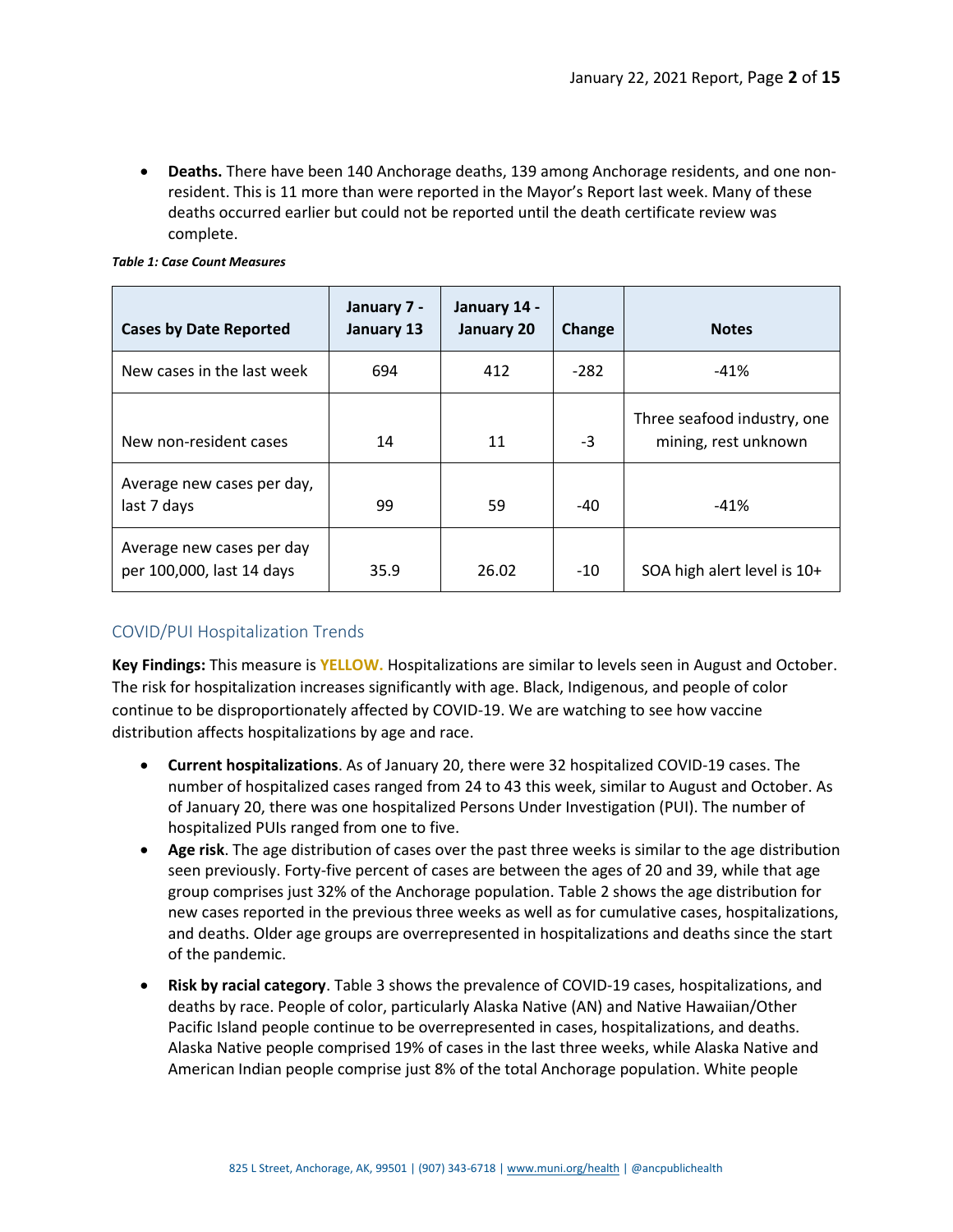comprised 33% of the cases in the last three weeks, which is well below their proportion of the population (62%).

• **Risk by ethnicity**. Table 4 shows the prevalence of COVID-19 cases, hospitalizations, and deaths by ethnicity. Ethnicity data is missing for a majority of the cases (59%). Where ethnicity is known, people who identify as Hispanic make up 13% of cases, compared to 9% of the Anchorage population. There does not appear to be disparities in hospitalizations and deaths based on Hispanic ethnicity at this time.

*Data Note: From the beginning of the pandemic, through September 21, 2020, hospitals reported their data through the Alaska State Hospital and Nursing Home Association (ASHNHA) to the CDC. As of September 22, 2020, hospitals report directly to the US Department of Health and Human Services (HHS) TeleTracking System using a template provided by HHS. With this change, ASHNA no longer provides hospital data; therefore, some of the current data may not be directly comparable to previously reported data.*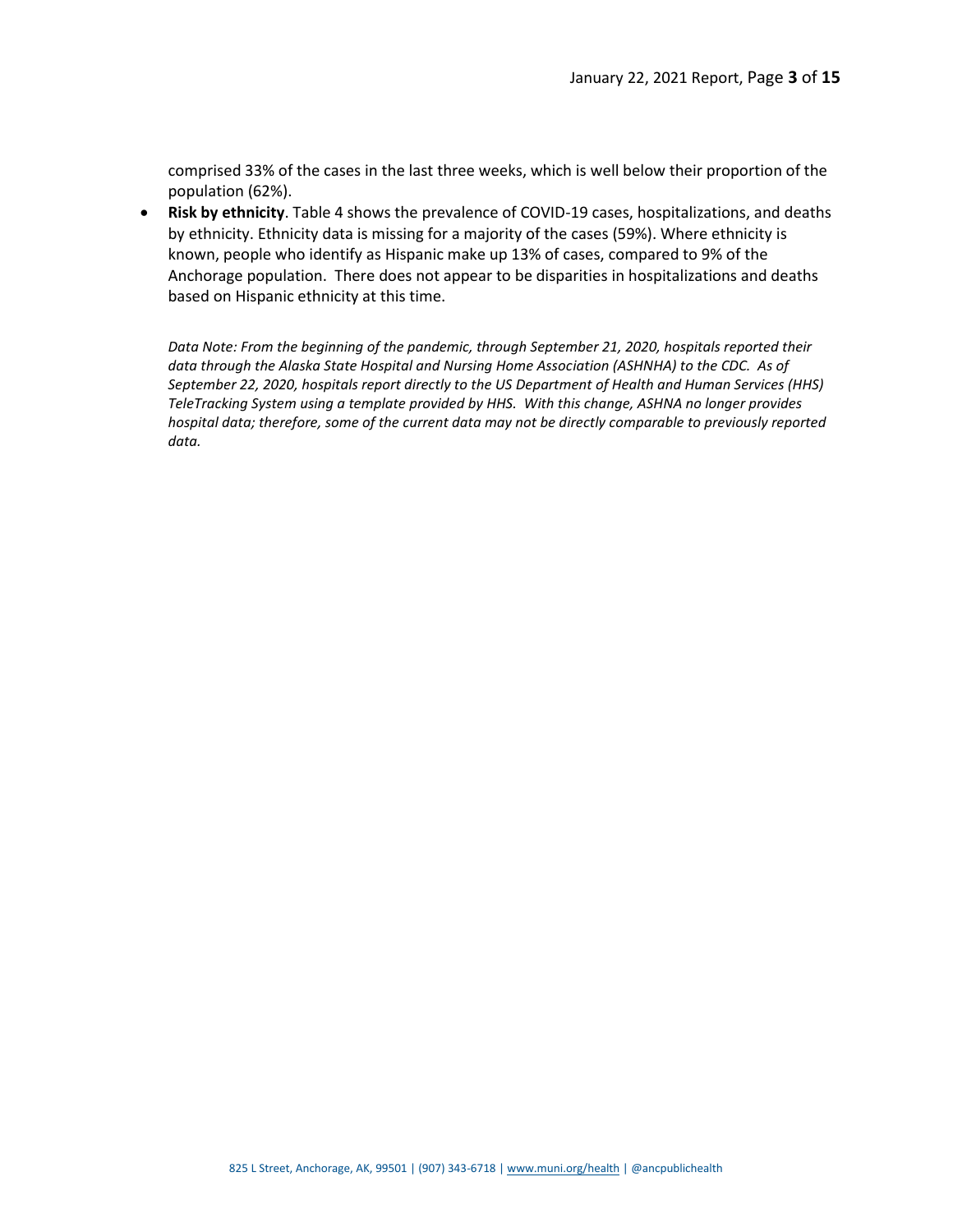

#### *Table 2:COVID-19 Cases by Age*

| <b>COVID-19 Cases by Age</b>                                                 |        |                         |        |       |                         |         |                |               |                        |                             |               |                                   |
|------------------------------------------------------------------------------|--------|-------------------------|--------|-------|-------------------------|---------|----------------|---------------|------------------------|-----------------------------|---------------|-----------------------------------|
|                                                                              |        | December 31 - January 6 |        |       | January 14 - January 20 |         |                |               | January 7 - January 13 |                             |               | <b>All Cases Last Three Weeks</b> |
| Age                                                                          | Cases  | Percent                 | Rate*  | Cases | Percent                 | $Rate*$ | Cases          | Percent Rate* |                        | Cases                       | Percent Rate* |                                   |
| $0$ to $9$                                                                   | 64     | 8%                      | 158    | 28    | 7%                      | 69      | 53             | 8%            | 130                    | 145                         | 8%            | 357                               |
| 10 to 19                                                                     | 69     | 9%                      | 188    | 49    | 12%                     | 133     | 71             | 10%           | 193                    | 189                         | 10%           | 514                               |
| 20 to 29                                                                     | 193    | 24%                     | 430    | 107   | 27%                     | 238     | 154            | 23%           | 343                    | 454                         | 24%           | 1,011                             |
| 30 to 39                                                                     | 177    | 22%                     | 390    | 74    | 18%                     | 163     | 138            | 20%           | 304                    | 389                         | 21%           | 858                               |
| 40 to 49                                                                     | 101    | 13%                     | 305    | 51    | 13%                     | 154     | 80             | 12%           | 241                    | 232                         | 12%           | 700                               |
| 50 to 59                                                                     | 107    | 13%                     | 292    | 44    | 11%                     | 120     | 92             | 14%           | 251                    | 243                         | 13%           | 663                               |
| 60 to 69                                                                     | 57     | 7%                      | 199    | 34    | 8%                      | 118     | 63             | 9%            | 220                    | 154                         | 8%            | 537                               |
| 70 to 79                                                                     | 27     | 3%                      | 166    | 8     | 2%                      | 49      | 22             | 3%            | 136                    | 57                          | 3%            | 351                               |
| $80+$                                                                        | 6      | 1%                      | 107    | 6     | 1%                      | 107     | $\overline{7}$ | 1%            | 125                    | 9                           | 1%            | 340                               |
| <b>All Cases</b>                                                             | 801    | 100%                    | 278    | 401   | 100%                    | 139     | 680            | 100%          | 236                    | 1,882                       | 100%          | 653                               |
| * Per 100,000                                                                |        |                         |        |       |                         |         |                |               |                        |                             |               |                                   |
|                                                                              |        |                         |        |       |                         |         |                |               |                        |                             |               |                                   |
|                                                                              |        | All Cases, All Time     |        |       | Hospitalizations        |         | <b>Deaths</b>  |               |                        | <b>Anchorage Population</b> |               |                                   |
| Age                                                                          | Cases  | Percent                 | Rate*  | Cases | Percent                 | Rate*   | Cases          | Percent Rate* |                        | Population                  | Percent Rate* |                                   |
| $0$ to $9$                                                                   | 1,480  | 6%                      | 3,643  | 5     | 1%                      | 12      | $\blacksquare$ | 0%            | ٠                      | 40,630                      | 14%           |                                   |
| 10 to 19                                                                     | 2,725  | 11%                     | 7,405  | 6     | 1%                      | 16      |                | 0%            | ٠                      | 36,798                      | 13%           |                                   |
| 20 to 29                                                                     | 5,314  | 22%                     | 11,839 | 33    | 5%                      | 74      | $\overline{2}$ | 1%            | 4                      | 44,884                      | 16%           |                                   |
| 30 to 39                                                                     | 4,816  | 20%                     | 10,617 | 59    | 9%                      | 130     |                | 1%            | $\overline{2}$         | 45,361                      | 16%           |                                   |
| 40 to 49                                                                     | 3,390  | 14%                     | 10,224 | 65    | 10%                     | 196     | 6              | 4%            | 8                      | 33,156                      | 12%           |                                   |
| 50 to 59                                                                     | 3,104  | 13%                     | 8,467  | 112   | 17%                     | 305     | 12             | 9%            | 33                     | 36,662                      | 13%           |                                   |
| 60 to 69                                                                     | 2,262  | 9%                      | 7,881  | 143   | 21%                     | 498     | 27             | 19%           | 94                     | 28,701                      | 10%           |                                   |
| 70 to 79                                                                     | 932    | 4%                      | 5,744  | 156   | 23%                     | 961     | 51             | 37%           | 314                    | 16,226                      | $6\%$         |                                   |
| $80+$                                                                        | 431    | 2%                      | 7,721  | 95    | 14%                     | 1,702   | 40             | 29%           | 717                    | 5,582                       | 2%            |                                   |
| <b>All Cases</b>                                                             | 24,454 | 100%                    | 8,491  | 674   | 100%                    | 234     | 139            | 100%          | 48                     | 288,000                     | 100%          |                                   |
| * Per 100,000                                                                |        |                         |        |       |                         |         |                |               |                        |                             |               |                                   |
| Anchorage population source: 2019 1-Year American Community Survey Estimates |        |                         |        |       |                         |         |                |               |                        |                             |               |                                   |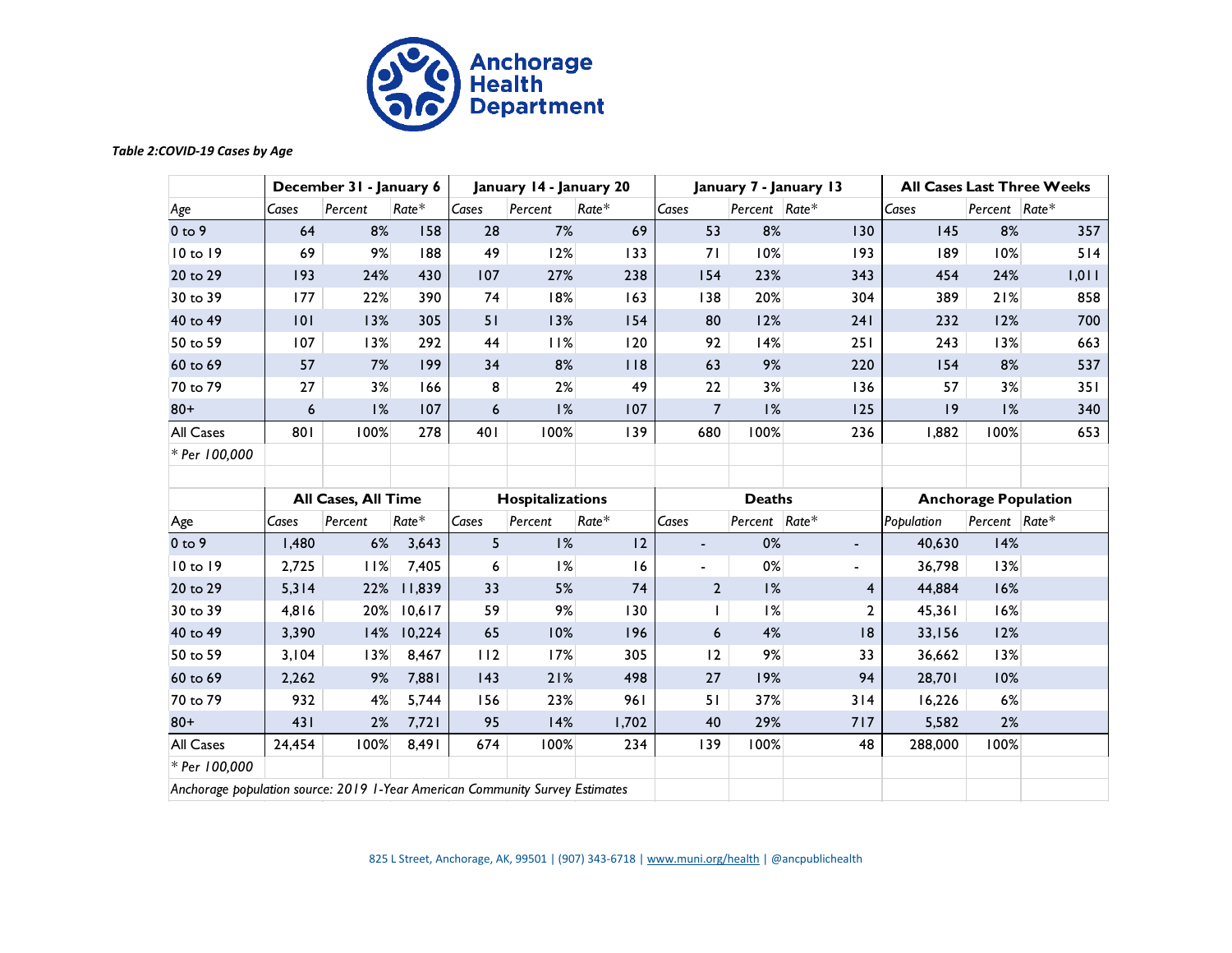#### *Table 3: COVID-19 Cases by Race*

| COVID-19 Cases by Race                                                       |                         |                            |         |                        |         |                         |                 |                                   |                             |            |               |       |
|------------------------------------------------------------------------------|-------------------------|----------------------------|---------|------------------------|---------|-------------------------|-----------------|-----------------------------------|-----------------------------|------------|---------------|-------|
|                                                                              | December 31 - January 6 |                            |         | January 7 - January 13 |         | January 14 - January 20 |                 | <b>All Cases Last Three Weeks</b> |                             |            |               |       |
| Race                                                                         | Cases                   | Percent                    | $Rate*$ | Cases                  | Percent | $Rate*$                 | Cases           | Percent Rate*                     |                             | Cases      | Percent Rate* |       |
| American Indian or Alaska Native                                             | 91                      | 18%                        | 356     | 102                    | 22%     | 399                     | 49              | 18%                               | 192                         | 242        | 19%           | 947   |
| Asian                                                                        | 23                      | 4%                         | 89      | 25                     | 5%      | 96                      | 27              | 10%                               | 104                         | 75         | 6%            | 289   |
| <b>Black or African American</b>                                             | 25                      | 5%                         | 164     | 3                      | 3%      | 85                      | $\overline{13}$ | 5%                                | 85                          | 51         | 4%            | 335   |
| Native Hawaiian or Other Pacific Islander                                    | 22                      | 4%                         | 274     | 16                     | 3%      | 199                     | 12              | 4%                                | 149                         | 50         | 4%            | 622   |
| White                                                                        | 154                     | 30%                        | 85      | 163                    | 35%     | 90                      | 93              | 33%                               | 52                          | 410        | 33%           | 227   |
| Other Race                                                                   | 114                     | 22%                        | 1.757   | 77                     | 17%     | 1,186                   | 52              | 19%                               | 801                         | 243        | 19%           | 3,744 |
| Two or More Races                                                            | 87                      | 17%                        | 330     | 67                     | 14%     | 254                     | 33              | 12%                               | 125                         | 187        | 15%           | 710   |
| <b>All Cases</b>                                                             | 516                     | 100%                       | 179     | 463                    | 100%    | 6                       | 279             | 100%                              | 97                          | 1.258      | 100%          | 437   |
| * Per 100,000                                                                |                         |                            |         |                        |         |                         |                 |                                   |                             |            |               |       |
|                                                                              |                         |                            |         |                        |         |                         |                 |                                   |                             |            |               |       |
|                                                                              |                         | <b>All Cases, All Time</b> |         | Hospitalizations       |         | <b>Deaths</b>           |                 |                                   | <b>Anchorage Population</b> |            |               |       |
| Race                                                                         | Cases                   | Percent                    | $Rate*$ | Cases                  | Percent | Rate*                   | Cases           | Percent Rate*                     |                             | Population | Percent Rate* |       |
| American Indian or Alaska Native                                             | 3,421                   | 20%                        | 13,386  | 133                    | 22%     | 520                     | 41              | 29%                               | 160                         | 25,556     | 9%            |       |
| Asian                                                                        | 1,165                   | 7%                         | 4,485   |                        | 0%      | $\overline{4}$          | 21              | 15%                               | 81                          | 25,976     | 9%            |       |
| <b>Black or African American</b>                                             | 821                     | 5%                         | 5,399   |                        | 0%      | $\overline{7}$          | 9               | 6%                                | 59                          | 15,207     | 5%            |       |
| Native Hawaiian or Other Pacific Islander                                    | 942                     | 5%                         | 11,715  | 105                    | 17%     | 1,306                   | 16              | 12%                               | 199                         | 8,041      | 3%            |       |
| White                                                                        | 6,255                   | 36%                        | 3,468   | 188                    | 31%     | 104                     | 50              | 36%                               | 28                          | 180,389    | 63%           |       |
| Other Race                                                                   | 2,825                   | 16%                        | 43,529  | 33                     | 5%      | 508                     |                 | 0%                                | $\blacksquare$              | 6,490      | 2%            |       |
| Two or More Races                                                            | 1.840                   | 11%                        | 6.985   | 149                    | 24%     | 566                     | $\mathbf{2}$    | 1%                                | 8                           | 26,341     | 9%            |       |
| <b>All Cases</b>                                                             | 17,269                  | 100%                       | 5,996   | 610                    |         | 212                     | 139             | 100%                              | 48                          | 288,000    | 0%            |       |
| * Per 100.000                                                                |                         |                            |         |                        |         |                         |                 |                                   |                             |            |               |       |
| Anchorage population source: 2019 1-Year American Community Survey Estimates |                         |                            |         |                        |         |                         |                 |                                   |                             |            |               |       |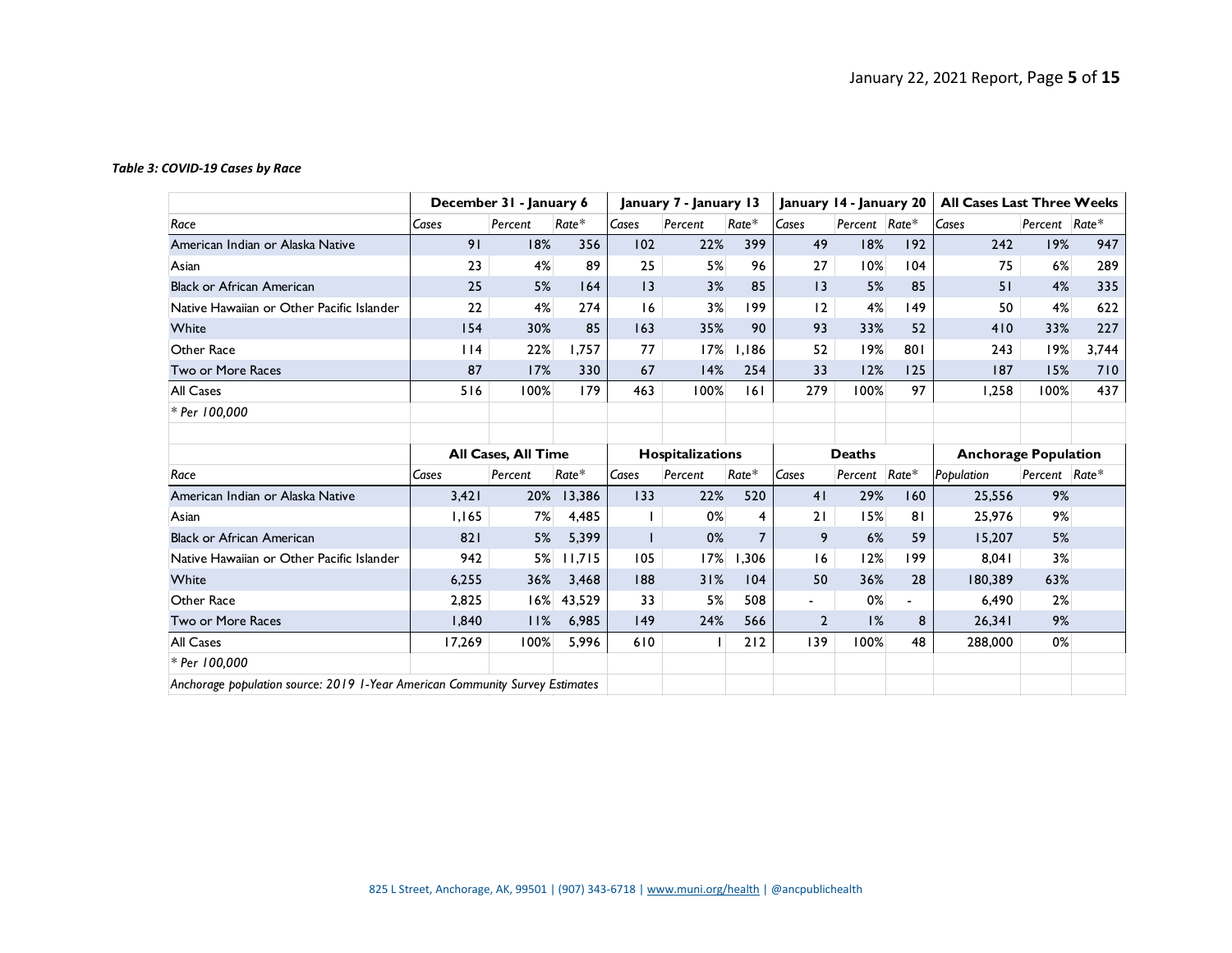#### *Table 4: COVID-19 Cases by Ethnicity*

| COVID-19 Cases by Ethnicity                                                  |        |                            |       |       |                                          |         |                         |                             |    |                                   |               |     |
|------------------------------------------------------------------------------|--------|----------------------------|-------|-------|------------------------------------------|---------|-------------------------|-----------------------------|----|-----------------------------------|---------------|-----|
|                                                                              |        | December 31 - January 6    |       |       | January 7 - January 13                   |         | January 14 - January 20 |                             |    | <b>All Cases Last Three Weeks</b> |               |     |
| Ethnicity                                                                    | Cases  | Percent                    | Rate* | Cases | Percent                                  | $Rate*$ | Cases                   | Percent Rate*               |    | Cases                             | Percent Rate* |     |
| Hispanic                                                                     | 24     | 12%                        | 89    | 24    | 11%                                      | 89      | $\overline{2}$          | 9%                          | 44 | 60                                | 11%           | 222 |
| Non-hispanic                                                                 | 181    | 88%                        | 69    | 185   | 89%                                      | 71      | 119                     | 91%                         | 46 | 485                               | 89%           | 186 |
| <b>All Cases</b>                                                             | 205    | 100%                       | 71    | 209   | 100%                                     | 73      | 3                       | 100%                        | 45 | 545                               | 100%          | 189 |
| * Per 100,000                                                                |        |                            |       |       |                                          |         |                         |                             |    |                                   |               |     |
|                                                                              |        |                            |       |       |                                          |         |                         |                             |    |                                   |               |     |
|                                                                              |        | <b>All Cases, All Time</b> |       |       | <b>Hospitalizations</b><br><b>Deaths</b> |         |                         | <b>Anchorage Population</b> |    |                                   |               |     |
| Ethnicity                                                                    | Cases  | Percent                    | Rate* | Cases | Percent                                  | Rate*   | Cases                   | Percent Rate*               |    | Population                        | Percent Rate* |     |
| <b>Hispanic</b>                                                              | 1,304  | 13%                        | 4,831 | 33    | 7%                                       | 122     | 9                       | 7%                          | 33 | 26,992                            | 9%            |     |
| Non-hispanic                                                                 | 8,772  | 87%                        | 3,361 | 445   | 93%                                      | 170     | 127                     | 93%                         | 49 | 261,008                           | 91%           |     |
| <b>All Cases</b>                                                             | 10,076 |                            | 3,499 | 478   |                                          | 166     | 136                     | 100%                        | 47 | 288,000                           |               |     |
| * Per 100,000                                                                |        |                            |       |       |                                          |         |                         |                             |    |                                   |               |     |
| Anchorage population source: 2019 1-Year American Community Survey Estimates |        |                            |       |       |                                          |         |                         |                             |    |                                   |               |     |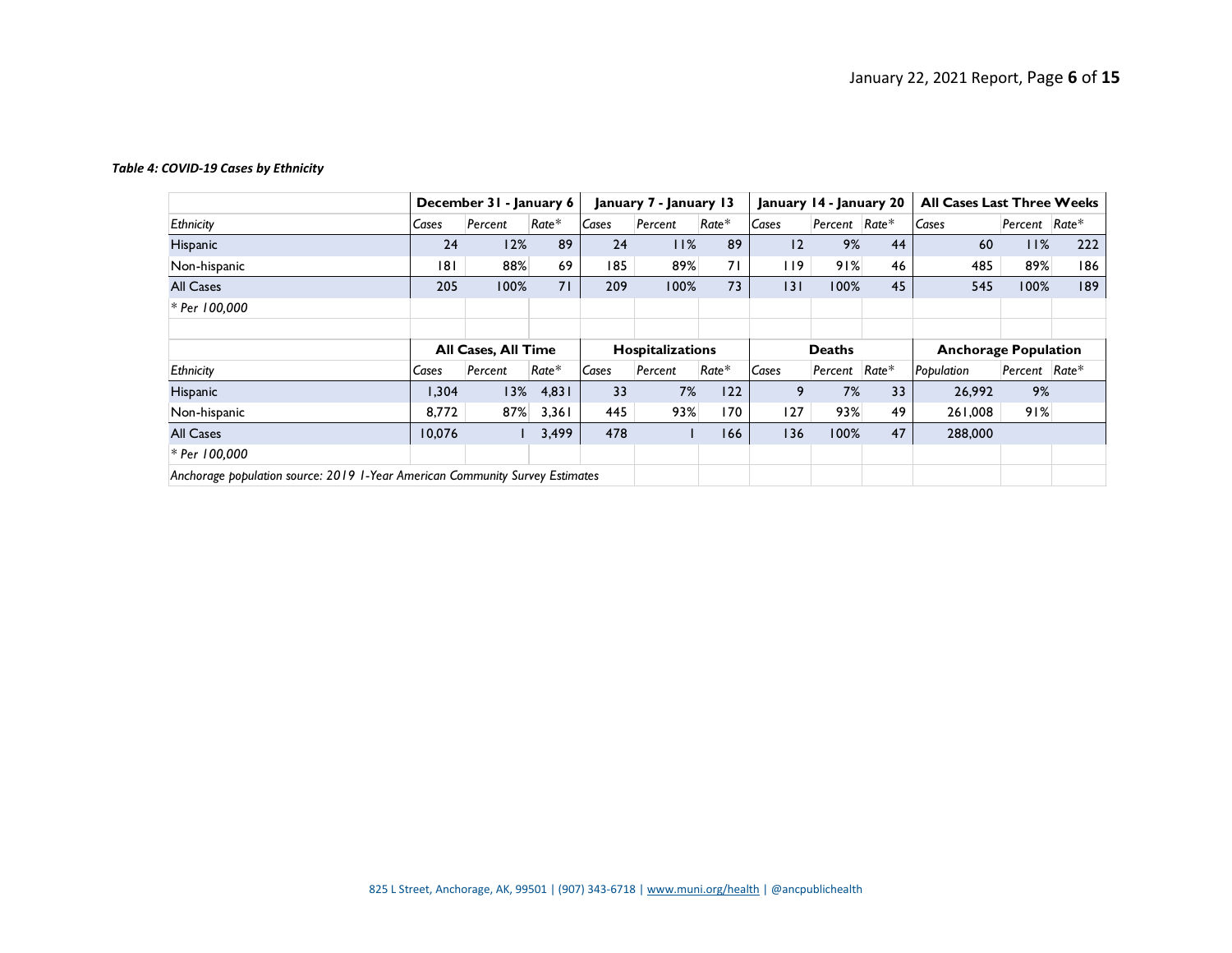

# **Health Care Capacity**

*These metrics measure our ability to provide hospital care in the case of a surge in people sick with COVID-19.*

## Ability and Capacity to Meet Anticipated Case Surge

**Key Findings:** This measure is **YELLOW**. The number of available adult ICU beds increased to 12 on [January 20.](#page-0-0) The percent of total hospitalizations due to COVID-19 patients still in their infectious period out of total hospitalizations decreased again to 6.3%. The effective transmission rate  $(R_t)$  for Anchorage decreased again to 0.85. Overall, the health care system's capacity is sufficient to meet the current demand in hospitalizations; however, the number of hospitalized patients with COVID-19 keeps us in a cautious position.

- **ICU beds**. As of [January 20,](#page-0-0) there were 12 available adult ICU beds out of 66 total staffed adult ICU beds. The number of available adult ICU beds ranged from a low of 11 to a high of 19 during the past week.
- **Non-ICU beds**. As of [January 20,](#page-0-0) there were 121 available adult non-ICU beds out of 485 total staffed adult non-ICU beds.
- **Ventilators**. As o[f January 20,](#page-0-0) there were 7 COVID-19 patients on ventilators in Anchorage.
- **Hospital Impact:** As o[f January 20,](#page-0-0) 6.3% of all hospitalizations and 5.4% of Emergency Department (ED) visits at the three acute care hospitals in Anchorage were related to COVID-19. This represents a 30% decrease in the percent of hospitalizations and a 38% decrease in ED visits.
- **Reproductive number estimates.** See Table 4 below. These data were pulled on January 21, 2020. These numbers are reported using a seven-day lag to be consistent with COVID ActNow's policy of reporting the most recent seven days as preliminary due to fluctuations in data for several days after reporting from states.
- **Projected cases.** Projected daily new cases with no mitigation measures in one week is 49 by January 28, 2021. The estimated halving time for new daily COVID-19 cases per day in Anchorage with no mitigation measures is 29.06 days. The daily growth rate has increased slightly to -2.38%.
- **CDC COVID-19 Surge model:** The CDC COVID-19 Surge model has been updated with data through January 20, 2021. Similar to last week, the updated model shows that demand for ICU beds due to COVID-19 will only exceed capacity if the effective reproductive number  $(R_t)$ increases from the current value to 1.3, the level seen in July. In that case, demand could exceed supply in approximately ten weeks. If  $R_t$  remains below that level, as it has in recent months, demand will not exceed supply.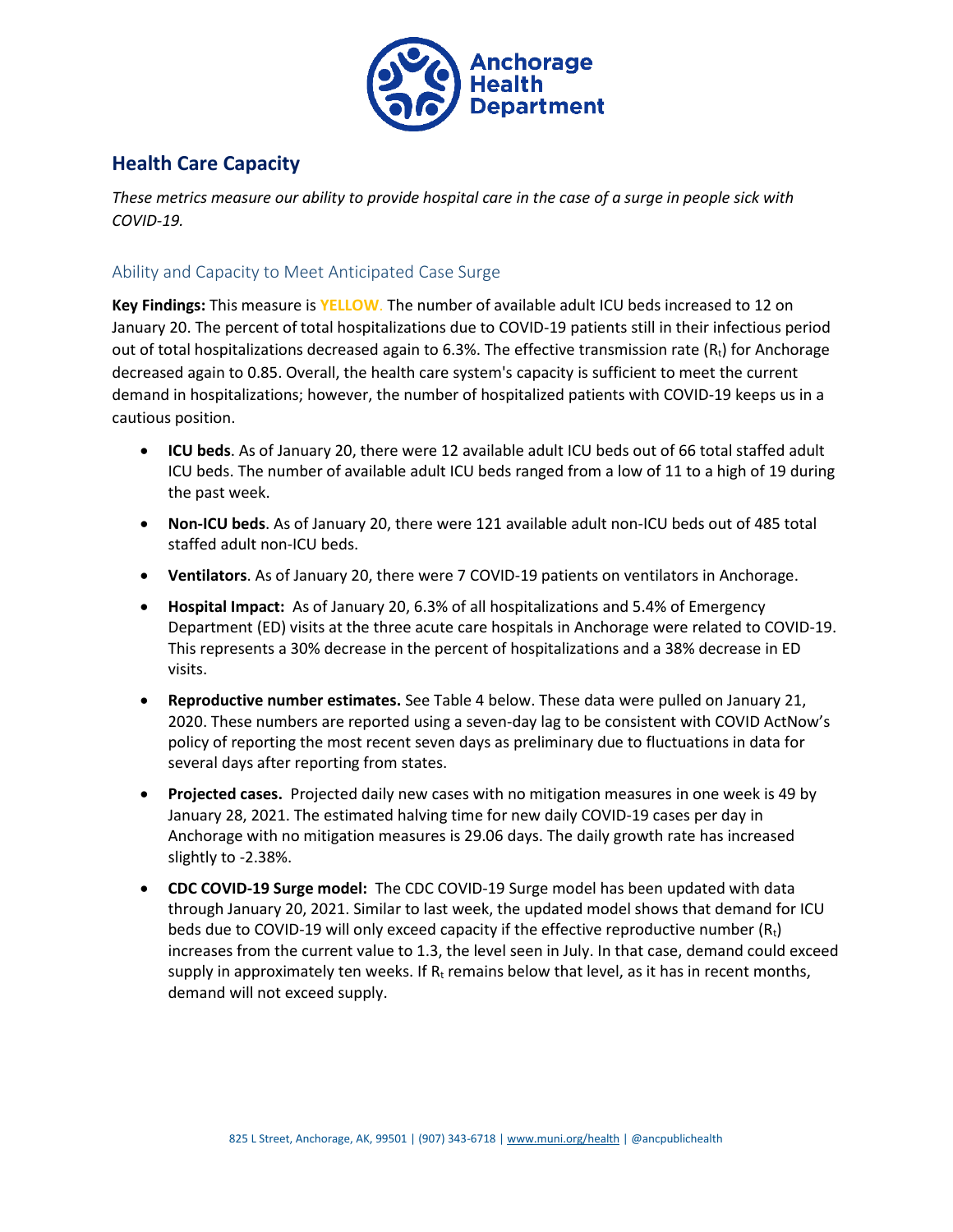#### *Table 5: Reproductive Number Estimates*

| <b>Geography, Source</b>                          | January 3 | January 3<br>(updated) | January 13 |
|---------------------------------------------------|-----------|------------------------|------------|
| Anchorage, COVID ActNow                           | 0.92      | 0.91                   | 0.81       |
| Anchorage, SOA model<br>(in-state residents only) | 0.94      | 0.93                   | 0.86       |
| Alaska, COVID ActNow                              | 0.96      | 0.97                   | 0.86       |
| Alaska, SOA model<br>(in-state residents only)    | 1         | 1.02                   | 0.94       |

### Testing Activity

**Key Findings:** This measure is **GREEN.** The seven-day average for test positivity decreased to 3.68%. Test positivity has been below 5% since January 3 and has been trending downward since then.

*This measure reports a seven-day average of tests through January 4, 2021. The State reports test results according to the date when the sample was collected. Therefore, testing numbers for the more recent days are low and increase over time until all test results have been reported. We are changing the time lag for reporting test positivity from four days to seven days to allow for more test results, which will provide a more stable estimate.*

#### *Table 6: Percent Positive Measure*

| Indicator           | January 4 (last week) | January 4 (updated) | January 14 | <b>Benchmark</b>                              |
|---------------------|-----------------------|---------------------|------------|-----------------------------------------------|
| Percent<br>positive | 4.6%                  | 4.53%               | 3.68%      | <5%: GREEN<br>5%-10%: YELLOW<br>$>10\%$ : RED |

## Ability and Capacity to Test Widely

**Key Findings:** This measure is **GREEN.** Testing volume decreased slightly this week but remains well above the White House task force's target level. Average test turnaround times are similar to or faster than last week.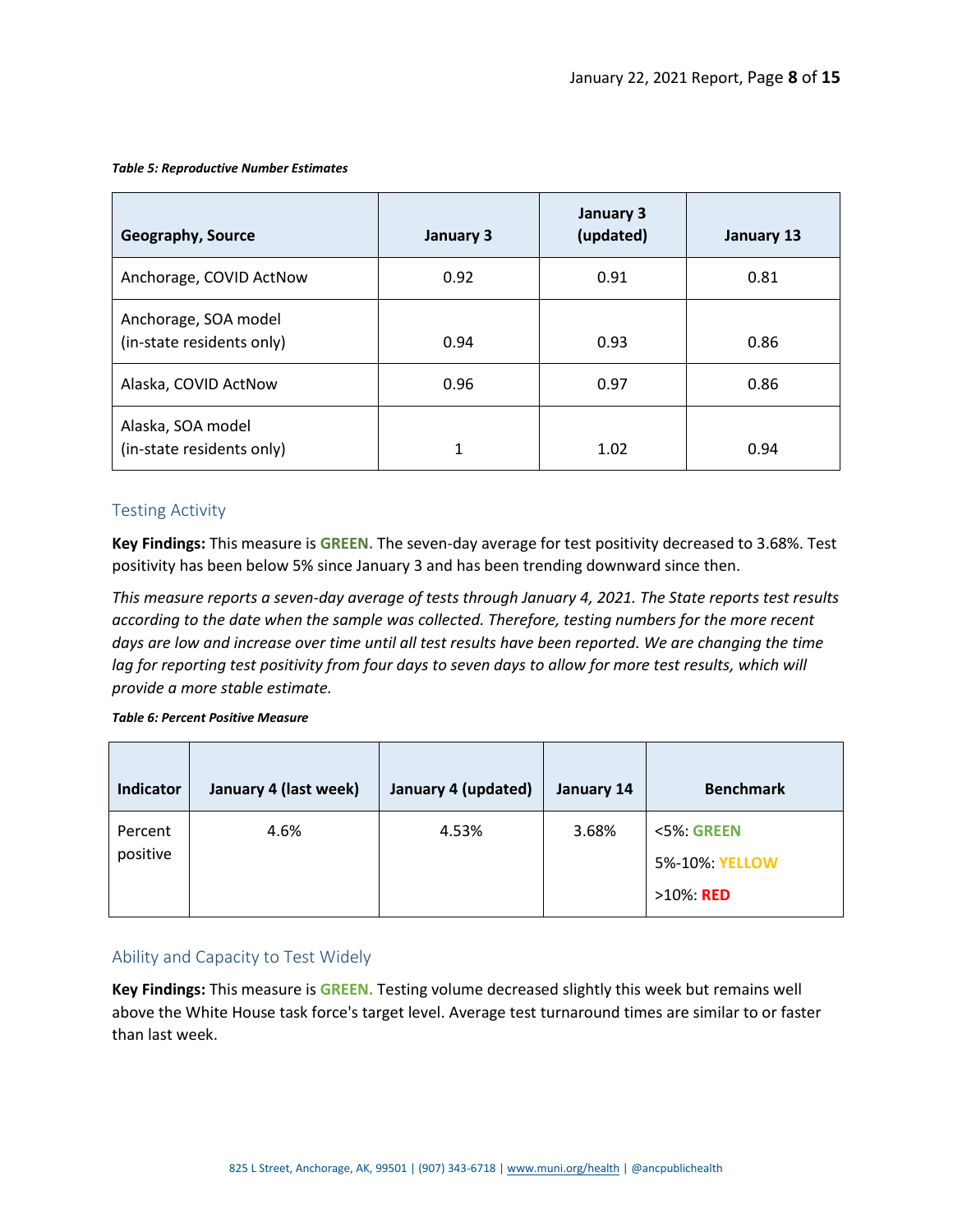*Each week's average daily counts are calculated using a five-day lag to allow for sample processing time. Because some tests take more than five days to process, the average daily counts for more recent weeks will increase as more test results are received.*

#### *Table 7: Weekly Test Count Measures*

| <b>Metric</b>                             | December 27 -<br>January 2 | January 3 -<br>January 9 | January 10 -<br>January 16 | <b>White House Target</b><br>(>2,000 per 100,000<br>population per<br>week) |
|-------------------------------------------|----------------------------|--------------------------|----------------------------|-----------------------------------------------------------------------------|
| Total tests in the<br>week                | 24,378                     | 27,934                   | 22,647                     | >5,713                                                                      |
| <b>Average daily tests</b><br>Per 100,000 | 1,219                      | 1,397                    | 1,133                      | >285                                                                        |

*Table 8: Average Turnaround Time Measures*

| Lab                                             | January 14 | January 21 | Change   |
|-------------------------------------------------|------------|------------|----------|
| <b>Commercial</b>                               | 1.7        | 1.6        | Decrease |
| <b>Alaska State Public</b><br><b>Health Lab</b> | 1.3        | 1.0        | Decrease |
| <b>Facility</b>                                 | 1.0        | 1.0        | Same     |

## Personal Protective Equipment Availability

**Key Findings:** This measure remains **YELLOW.** The supply chain remains disrupted, with a small number of providers requiring PPE from the EOC. The EOC encourages providers to stay in contact with their normal PPE suppliers as more items become available through the normal supply chain. This light will turn green when supply chain access to PPE returns to normal.

- **Access to PPE.** Most health care and first responders can achieve sufficient PPE, with a limited number requiring support from the EOC this week.
- **Requests.** The EOC continues to receive and fill requests from health care providers within the Municipality. The EOC issued 2,311 items, primarily masks, during the week ending January 15, 2021. These items were provided to four different organizations. This is a decrease in activity from the previous week.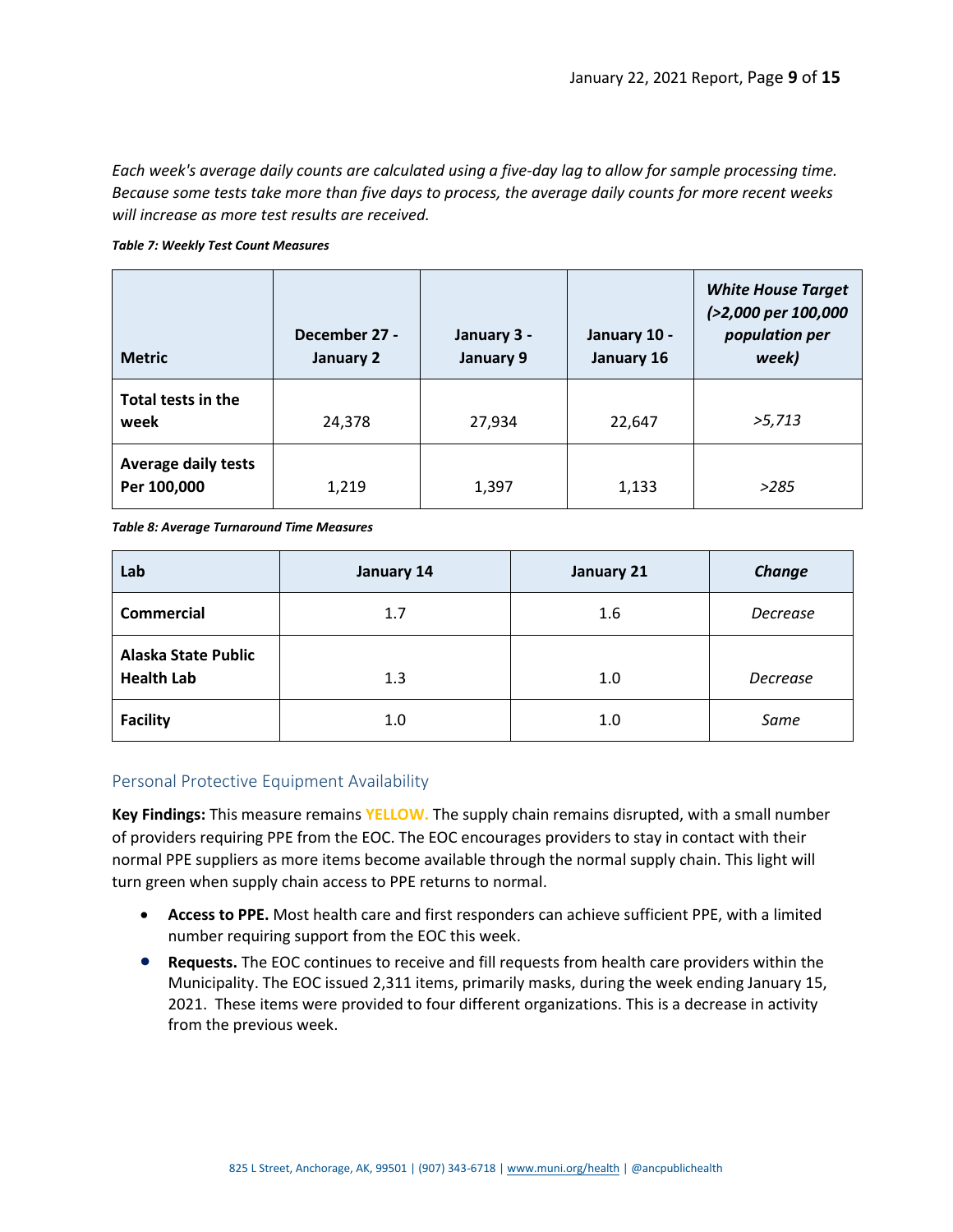# **Public Health Capacity**

*These metrics measure AHD's capacity to track and follow the positive cases and their contacts, ensuring as many people as possible self-isolate or quarantine depending on the situation, and testing symptomatic contacts. AHD is fully transitioned to using the CommCare system for case interviews and contact tracing.*

## Track and Follow New Cases and Contacts

**Key Findings:** This measure is **YELLOW.** With decreasing case counts and increased case interview and contact tracing capacity, there has been an improvement in case interview timeliness and outreach to contacts.

- **Positive case outreach.**
	- $\circ$  MOA and State of Alaska (SOA) case interviewers aim to interview or leave a message for each new case within 24 hours of receiving the case assignment;. To maximize the effectiveness of case investigations and contact tracing, cases closest to the date of specimen collection are prioritized for interviews, including source investigation for the 5 days prior to specimen collection. Cases are closed if after two unsuccessful outreach attempts.
	- $\circ$  Of the 281 Anchorage cases entered into CommCare with specimen collection dates between January 10, 2021, and January 16, 2021, 267 (92%) completed interviews. Of those cases with a completed interview, 260 (97%) were completed within 5 days of specimen collection.
- **New contacts.** There were 70 contacts newly registered into CommCare between January 13, 2021, and January 19, 2021, who were still awaiting investigation as of the close of business on January 21, 2021. This is a decrease of 40 outstanding contacts from the week before.

## Transmission Trends

*This section summarizes trends in infection and transmission found in CommCare or through feedback from the AHD COVID-19 response team.*

- **Exposure source.** Of the 281 Anchorage cases entered into CommCare with specimen collection dates between January 10, 2021 and January 16, 2020, 131 (47%) specified an exposure type. The most commonly reported exposure types were household (67%), employment (10%), and social events (5%). Of these 281 cases, 241 (86%) provided information about occupation. Occupation was categorized into the pre-specified list, with the largest group falling into the Other category, followed by Unemployed, Student, Retired, and Health Care Worker.
- **At-risk populations.** As of January 20, 2021, 464 cases have been identified within homeless shelters, supportive housing locations, and unsheltered homeless individuals, which is the same as last week's report. The number of hospitalizations remains at 25, while the number of COVID-19 deaths has dropped from six to five due to one death being reclassified as non-COVID after review of the death certificate. Regular screening continues on an ongoing basis at these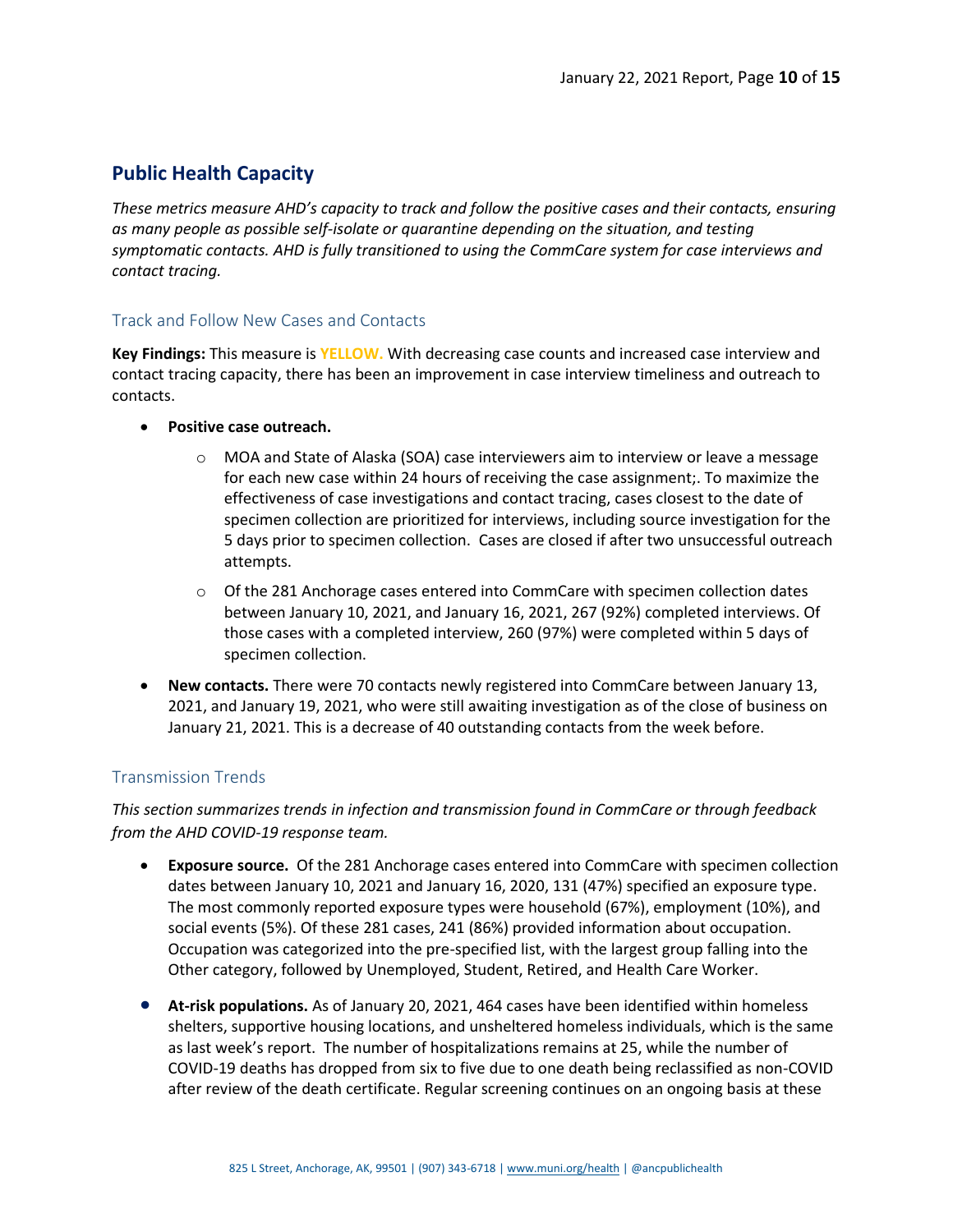locations with confirmed cases, and close contacts are moved into isolation and quarantine as soon as cases are confirmed.

# **Vaccination**

- As of January 21, 2021, 26,933 first COVID-19 vaccine doses have been administered within Anchorage, and 5,117 second doses. This is equivalent to 9% and 2% of the population, respectively, although we do not know for certainty that all vaccines administered within Anchorage are administered to Anchorage residents. These numbers may be underestimated as there is often a delay between vaccine administration and reporting to VacTrAK and some vaccines may be administered by providers who do not report to VacTrAK. We encourage all vaccine providers to report vaccine administration to VacTrAK as quickly as possible.
- Vaccination rates vary by age, race, and ethnicity. One-quarter of Alaska Natives/American Indians have been vaccinated. Less than two percent of Black, Native Hawaiian, or Pacific Islander and Hispanics have been vaccinated. See Table 10.

| Geography | Dose #1 | <b>Series</b><br><b>Completed</b> | <b>Total</b> | <b>Percent of</b><br><b>Population</b><br>with First<br><b>Dose</b> | <b>Population</b> |
|-----------|---------|-----------------------------------|--------------|---------------------------------------------------------------------|-------------------|
| Alaska    | 67,173  | 14,663                            | 81,836       | 9.2%                                                                | 728,903           |
| Anchorage | 26,933  | 5,117                             | 32,050       | 9.3%                                                                | 288,970           |

*Table 9: Vaccination Rates by Dose*

• [Currently, eligible groups](http://dhss.alaska.gov/dph/Epi/id/Pages/COVID-19/VaccineAvailability.aspx#1a4) for vaccination include **ALL PERSONS AGE 65 YEARS OR OLDER (Phase 1b Tier 1)** and:

|                                                                                                                                                                     | Phase 1A                                                                                                                                                                                                               |                                                                                                                                                                                                  |
|---------------------------------------------------------------------------------------------------------------------------------------------------------------------|------------------------------------------------------------------------------------------------------------------------------------------------------------------------------------------------------------------------|--------------------------------------------------------------------------------------------------------------------------------------------------------------------------------------------------|
| Tier 1                                                                                                                                                              | Tier 2                                                                                                                                                                                                                 | Tier 3                                                                                                                                                                                           |
| Long term care<br>$\bullet$<br>facility staff and<br>residents<br>Hospital-based<br>$\bullet$<br>frontline health care<br>workers and hospital<br>personnel who are | <b>Frontline EMS and Fire</b><br>$\bullet$<br>Service personnel<br>providing medical<br>services, who are<br>frequently exposed to<br>COVID-19 patients<br><b>Community Health</b><br>$\bullet$<br>Aides/Practitioners | Workers in health care<br>$\bullet$<br>settings who meet all<br>of the following<br>criteria:<br>Have direct human<br>$\bullet$<br>patient contact, or<br>have direct contact<br>with infectious |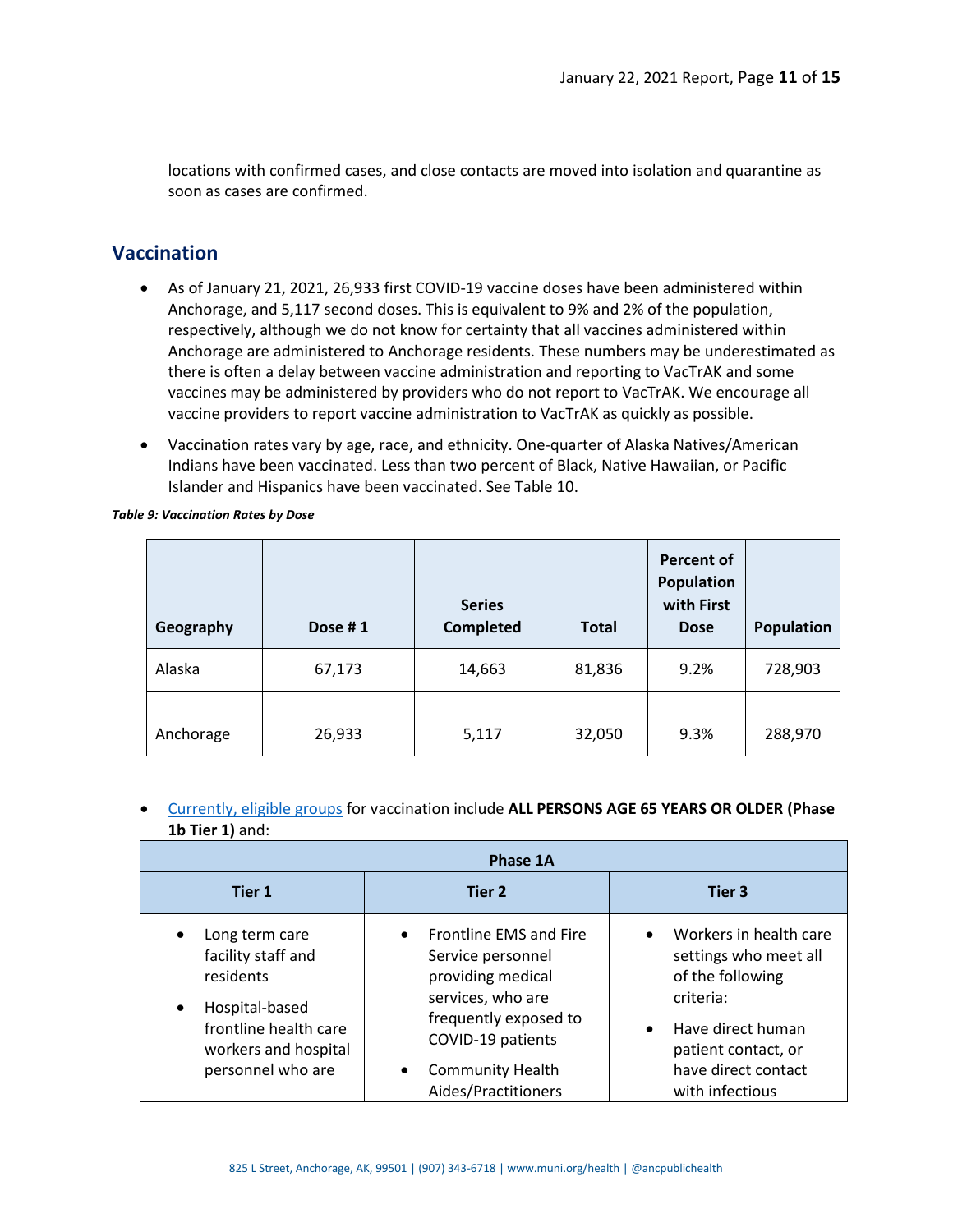| frequently exposed<br>to COVID-19 patients | Health care workers<br>providing vaccinations | materials from<br>patients, AND                                                                                                                                        |
|--------------------------------------------|-----------------------------------------------|------------------------------------------------------------------------------------------------------------------------------------------------------------------------|
|                                            | to identified populations<br>in Phase 1a      | Provide essential<br>services in a hospital,<br>clinic, home, or<br>community-based<br>setting that cannot be<br>offered remotely or<br>performed via<br>telework; AND |
|                                            |                                               | Provide essential<br>health care service in a<br>health care setting that<br>cannot be postponed<br>without serious<br>negative impact to the<br>patient's health      |

# • [Next eligible groups](http://dhss.alaska.gov/dph/Epi/id/SiteAssets/Pages/HumanCoV/DHSS_VaccineAllocation_Phase1b.pdf) for vaccination include those in:

| <b>Phase 1B</b>                                                                                                                                                                                                                                                                                                       |                                                                                                                                                                                                                         |                                                                                                                                                           |  |  |  |  |  |
|-----------------------------------------------------------------------------------------------------------------------------------------------------------------------------------------------------------------------------------------------------------------------------------------------------------------------|-------------------------------------------------------------------------------------------------------------------------------------------------------------------------------------------------------------------------|-----------------------------------------------------------------------------------------------------------------------------------------------------------|--|--|--|--|--|
| <b>Tier 2</b>                                                                                                                                                                                                                                                                                                         | Tier 3                                                                                                                                                                                                                  | <b>Tier 4</b>                                                                                                                                             |  |  |  |  |  |
| Frontline essential<br>workers aged 50 years and<br>older<br>People living or working in<br>other congregate settings<br>not covered in Phase 1a<br>such as:<br>Group homes<br>Homeless and<br>domestic violence<br>shelters<br><b>Transitional living</b><br>homes<br>Substance misuse and<br>residential facilities | Persons aged 55-64 years<br>$\bullet$<br>Frontline essential workers<br>$\bullet$<br>with 2 or more high-risk<br>health conditions<br>All persons aged 16 and<br>$\bullet$<br>older living in "unserved<br>communities" | Persons aged 50 years and<br>٠<br>older with 2 or more high-<br>risk health conditions<br>Frontline essential workers<br>not covered in previous<br>tiers |  |  |  |  |  |

Guidelines for Phases 1c, 2, and 3 are still being developed. Learn more about the process and ways to participate at the Alaska Vaccine Allocation Advisory Committee informatio[n webpage.](http://dhss.alaska.gov/dph/Epi/id/Pages/COVID-19/VaccineAllocation.aspx)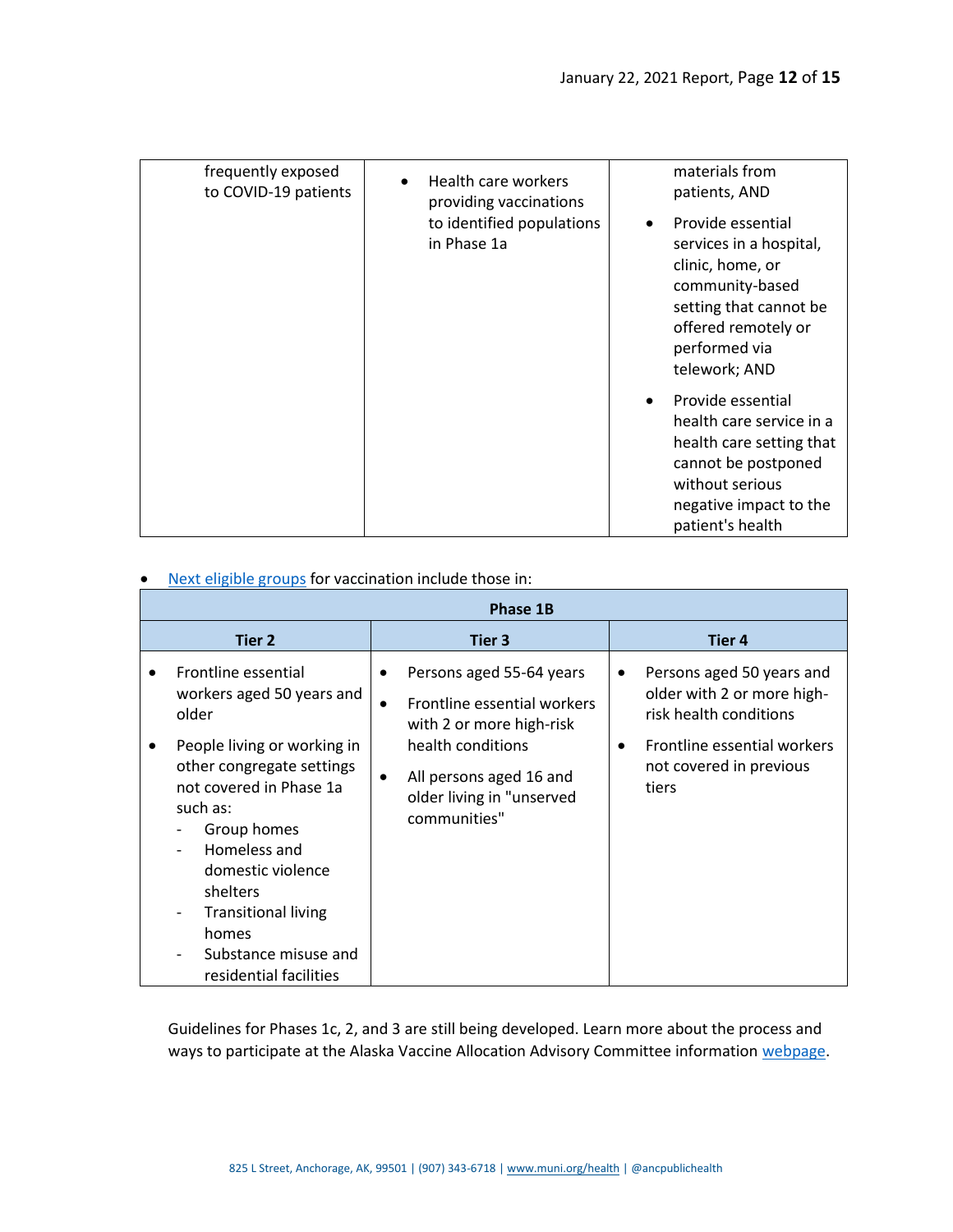#### *Table 10: Vaccinations by Race, Ethnicity and Age*

| <b>Population Group</b>            | Population<br>(2019) | $%$ of<br>Pop | <b>COVID Vax</b><br>#1* (Jan 21) | % of Total<br>Vaxed** | $%$ Vax $/$<br>SubPop *** |
|------------------------------------|----------------------|---------------|----------------------------------|-----------------------|---------------------------|
| Race                               |                      |               |                                  |                       |                           |
| American Indian / Alaska Native    | 25,556               | 8.9%          | 6,600                            | 36.4%                 | 25.8%                     |
| Asian                              | 25,976               | 9.0%          | 680                              | 3.7%                  | 2.6%                      |
| <b>Black</b>                       | 15,207               | 5.3%          | 220                              | 1.2%                  | 1.4%                      |
| Native Hawaiian / Pacific Islander | 8,041                | 2.8%          | 44                               | 0.2%                  | 0.5%                      |
| White                              | 180,389              | 62.6%         | 4,500                            | 24.8%                 | 2.5%                      |
| Two or more races                  | 26,341               | 9.1%          | 4,100                            | 22.6%                 | 15.6%                     |
| Some other race                    | 6,490                | 2.3%          | 2,000                            | 11.0%                 | 30.8%                     |
| Subtotal race known                | 288,000              | 100.0%        | 18,144                           | 67.3% $N/A$           |                           |
| Race unknown                       | N/A                  |               | 8,800                            | 32.7% N/A             |                           |
| <b>Total all vaccinated</b>        | 288,000              | 100.0%        | 26,944                           | 100.0%                | 0.0%                      |
| <b>Ethnicity</b>                   |                      |               |                                  |                       |                           |
| Hispanic                           | 26,992               | 9.4%          | 381                              | 2.9%                  | 1.4%                      |
| Non Hispanic                       | 261,008              | 90.6%         | 12,900                           | 97.1%                 | 4.9%                      |
| Ethnicty unknown                   | N/A                  |               | 8,500                            |                       |                           |
| Total all vaccinated****           | 288,000              | 100.0%        | 21,781                           | 100.0%                | 0.0%                      |
|                                    | Population           | $%$ of        | <b>COVID Vax</b>                 | % of Total            | $%$ Vax $/$               |
| Age                                | (2019)               | Pop           | #1* (Jan 21)                     | Vaxed**               | SubPop ***                |
| 0 <sub>to</sub> 9                  | 40,630               | 14.1%         |                                  | 0.0%                  | 0.0%                      |
| 10 to 19                           | 36,798               | 12.8%         | 252                              | 1.4%                  | 0.7%                      |
| 20 to 29                           | 44,884               | 15.6%         | 2,500                            | 13.8%                 | 5.6%                      |
| 30 to 39                           | 45,361               | 15.8%         | 4,100                            | 22.6%                 | 9.0%                      |
| 40 to 49                           | 33,156               | 11.5%         | 3,600                            | 19.8%                 | 10.9%                     |
| 50 to 59                           | 36,662               | 12.7%         | 3,900                            | 21.5%                 | 10.6%                     |
| 60 to 69                           | 28,701               | 10.0%         | 5,900                            | 32.5%                 | 20.6%                     |
| 70 to 79                           | 16,226               | 5.6%          | 4,900                            | 27.0%                 | 30.2%                     |
| $80 +$                             | 5,582                | 1.9%          | 1,800                            | 9.9%                  | 32.2%                     |
| <b>Total all vaccinated</b>        | 288,000              | 100.0%        | 26,952                           | 100.0%                | 9.4%                      |

\* Only used dose #1 data, complete dose numbers significantly smaller & most still scheduled for future 2nd dose.

\*\* Only compared total for those where race is reported. This is only 67.3% of total records.

\*\*\* Proportion of vaccinated to total population, by race, ethnicity, or age: "What share of each population received a dose?"

\*\*\*\*The total vaccinated varied by cross tab.

#### **General notes**

When calculating percentages for vaccination data, left off "unknown race" and "other."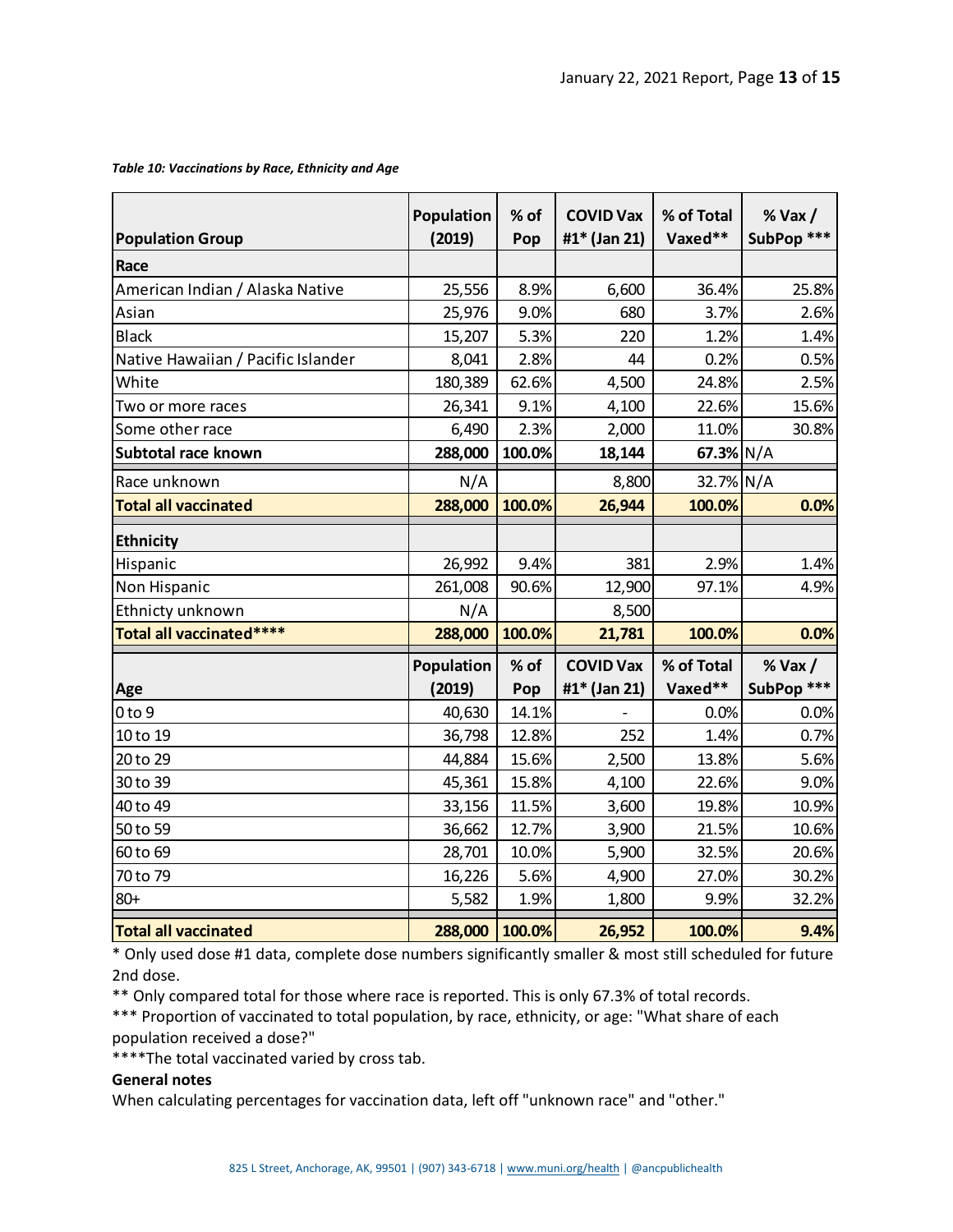Vaccination numbers are current as of the timestamp in source data below.

Dashboard numbers round to the nearest hundred if 4+ digits, not exact, unfortunately. **Sources**

2019 American Community Survey 1-Year Estimate

Alaska COVID Vaccine Monitoring Dashboard, filtered to Anchorage, accessed 1.21.21

https://www.arcgis.com/apps/opsdashboard/index.html#/84691dc5b0184827af0fd8e4c20034d9